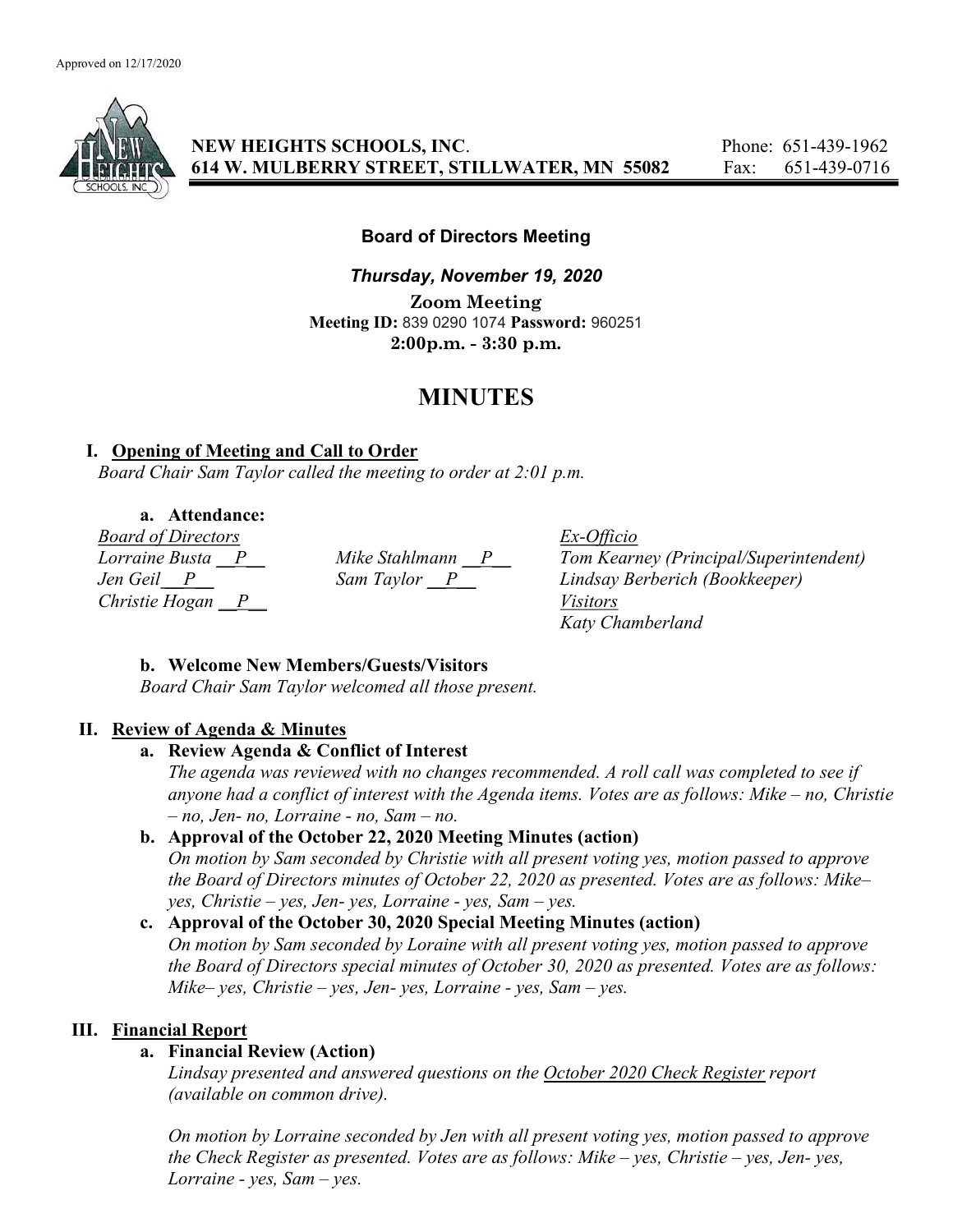## b. FY2019-2020 Audit (Action)

Lindsay presented the final draft with corrections of the **Audit Report 2019-20** report.

On motion by Lorraine seconded by Jen with all present voting yes, motion passed to approve the Audit Report as presented by MMKR. Votes are as follows: Mike – yes, Christie – yes, Jen- yes, Lorraine - yes, Sam – yes.

#### IV. Old Business

#### a. Board Goals for 2020-21

- i. To appropriately increase the school's level of social media engagement for the purpose of increasing exposure of the school to gain enrollment and community support by June 2021. Sam led a discussion on this goal. She is considering share drives and will proceed with Google. Lindsay sent out requests during the give to a max drive. There were just under a thousand emails.
- ii. Closely monitor and assess the schools progress towards meeting the authorizer contract goals and determine appropriate responses and corrective action.
	- Sam led a discussion on this goal.
- iii. Develop an outline for Five-year strategic plan by December 31,2020 and finalize plan by May 31,2021 with intent to implement in 2021-2022 school year.

Sam led a discussion on this goal. Lorraine is working on policy and the scope of this goal.

iv. Determine the viability of different models of pre-K programming for the school and select a plan by June 1, 2021.

Sam led a discussion on this goal. This is becoming more difficult during Covid-19. Tom has contacted Head-Start. They are still interested and will contact Tom as they leave their current location.

#### V. New Business

#### a. Performance World's Best Workforce (Katy/Tom)

Katy led a discussion on the performance improvement plan. There are annual yearly requirements. Katy reviewed the WBW 2019-2020 Summary on PowerPoint (available on the common drive). Some of the goals were not measurable due to Covid-19. Similar goals were presented for this school year, being aware some may not be measurable again due to Covid-19.

On motion by Sam seconded by Lorraine with all present voting yes, motion passed to approve our World's Best Workforce Summary. Votes are as follows: Christie – yes, Jen- yes, Lorraine  $yes, Sam - yes, Mike - Yes.$ 

#### b. Staffing (Tom)

New enrollments seem to be entering with IEP's. With an increase in need and the shortage of new Special Education teachers, Tom discussed hiring a Special Ed Due Process Secretary. He has conducted interviews and made an offer to the top candidate. He expects to get a reply soon.

#### VI. Policy Review (action)

- a. Policy Revisions for Approval
	- i. #624D Online Learning Options (Sam)

Sam led a discussion reviewing this document. Sam worked with Lorraine and they agreed to use #602 Organization of School Calendar and School Day. This is an existing MSBA policy which will be updated by them. They deleted sections which did not apply to us and recommended adding this policy.

On motion by Sam seconded by Lorraine with all present voting yes, motion passed to approve the Policy #602 Organization of School Calendar and School Day as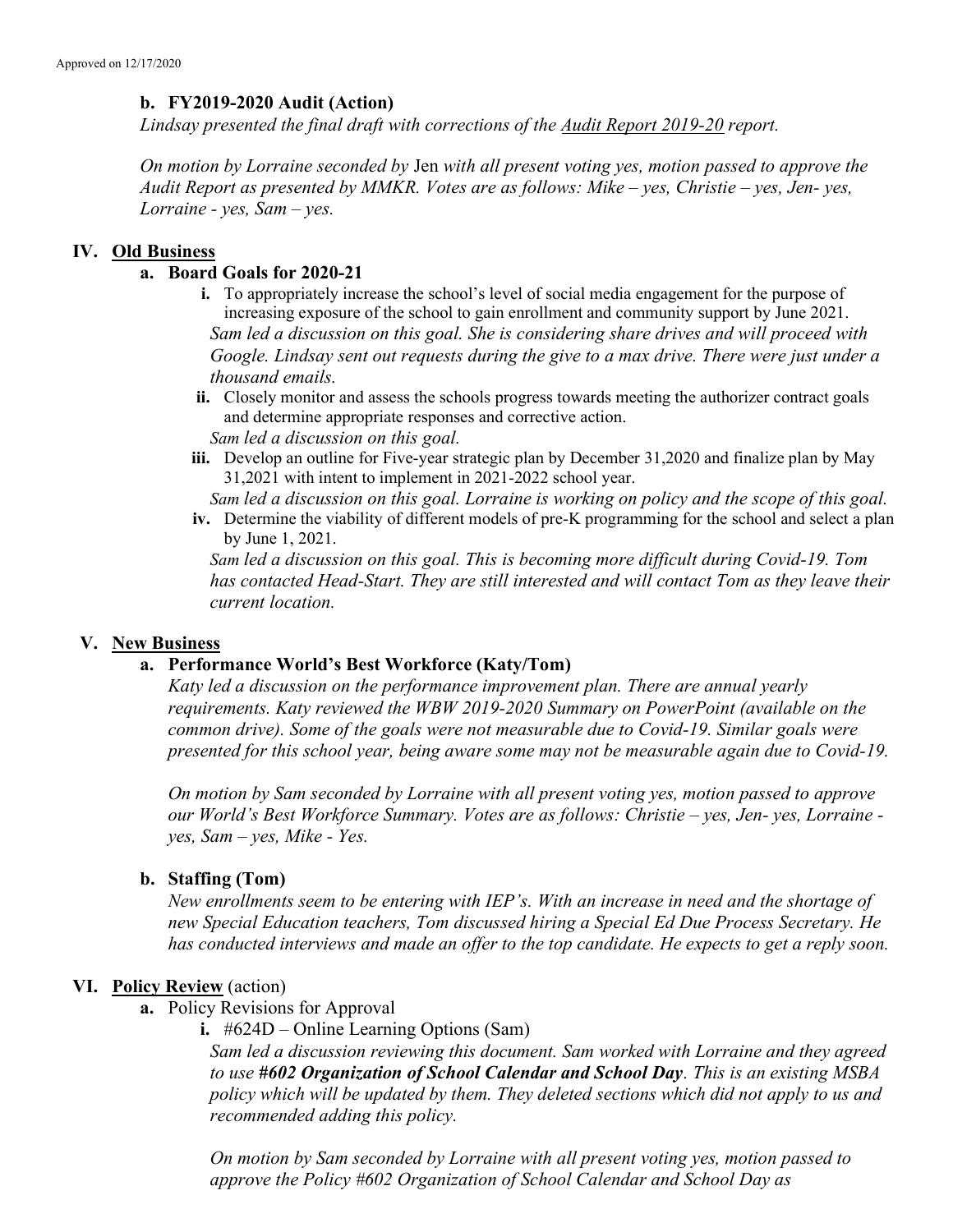recommended. Votes are as follows: Mike – yes, Christie – yes, Jen- yes, Lorraine - yes,  $Sam - yes$ .

ii. #612.1- Development of Parent and Family Engagement Policies for Title I Programs (Christie)

Christie led a discussion reviewing this document and recommended tabling until next month.

iii. #806- Crisis Management Policy (Lorraine) Lorraine led a discussion reviewing this document and recommended changes without the attachments.

On motion by Lorraine seconded by Christie with all present voting yes, motion passed to adopt the Policy #806- Crisis Management Policy as presented. Votes are as follows: Mike – yes, Christie – yes, Jen- yes, Lorraine - yes, Sam – yes.

iv. #522- Student Sex Nondiscrimination (Jen) Jen led a discussion reviewing this document and recommended changes.

On motion by Jen seconded by Lorraine with all present voting yes, motion passed to adopt the Policy #522- Student Sex Nondiscrimination Policy as presented. Votes are as follows: Mike – yes, Christie – yes, Jen- yes, Lorraine - yes, Sam – yes.

v. #531- The Pledge of Allegiance (Sam) Sam led a discussion reviewing this document and recommended changes due to Covid-19 and the distance learning we are experiencing.

On motion by Sam seconded by Lorraine with all present voting yes, motion passed to adopt the Policy #531- The Pledge of Allegiance Policy as presented. Votes are as follows: Mike – yes, Christie – yes, Jen- yes, Lorraine - yes, Sam – yes.

vi. #534- Unpaid Meal Charges Policy (Christie) Christie led a discussion reviewing this document and recommended changes.

On motion by Christie seconded by Jen with all present voting yes, motion passed to adopt the Policy #534- Unpaid Meal Charges Policy as presented. Votes are as follows: Mike – yes, Christie – yes, Jen- yes, Lorraine - yes, Sam – yes.

- b. Policies for December
	- i. #401- Equal Employment Opportunity Lorraine led a discussion on this policy. Lorraine agreed to review this policy.

#### VII. Administrator's Report

Tom Kearney gave a report on the state of the school including the following:

• Student Statistics: We currently have 111 students enrolled with a budget of 106 and an ADM of 106.64. Our attendance is currently at 94.38%. We have added 8 students since we started the year. We are very fortunate to be adding students as most Charter schools are losing students. We have lost two students, but they were related to mental health and disabilities issues due to distance learning. We didn't replace our 2/3 teacher, but Christie and Jen covered for us. Tom has taken on another class as well. He is now teaching three.